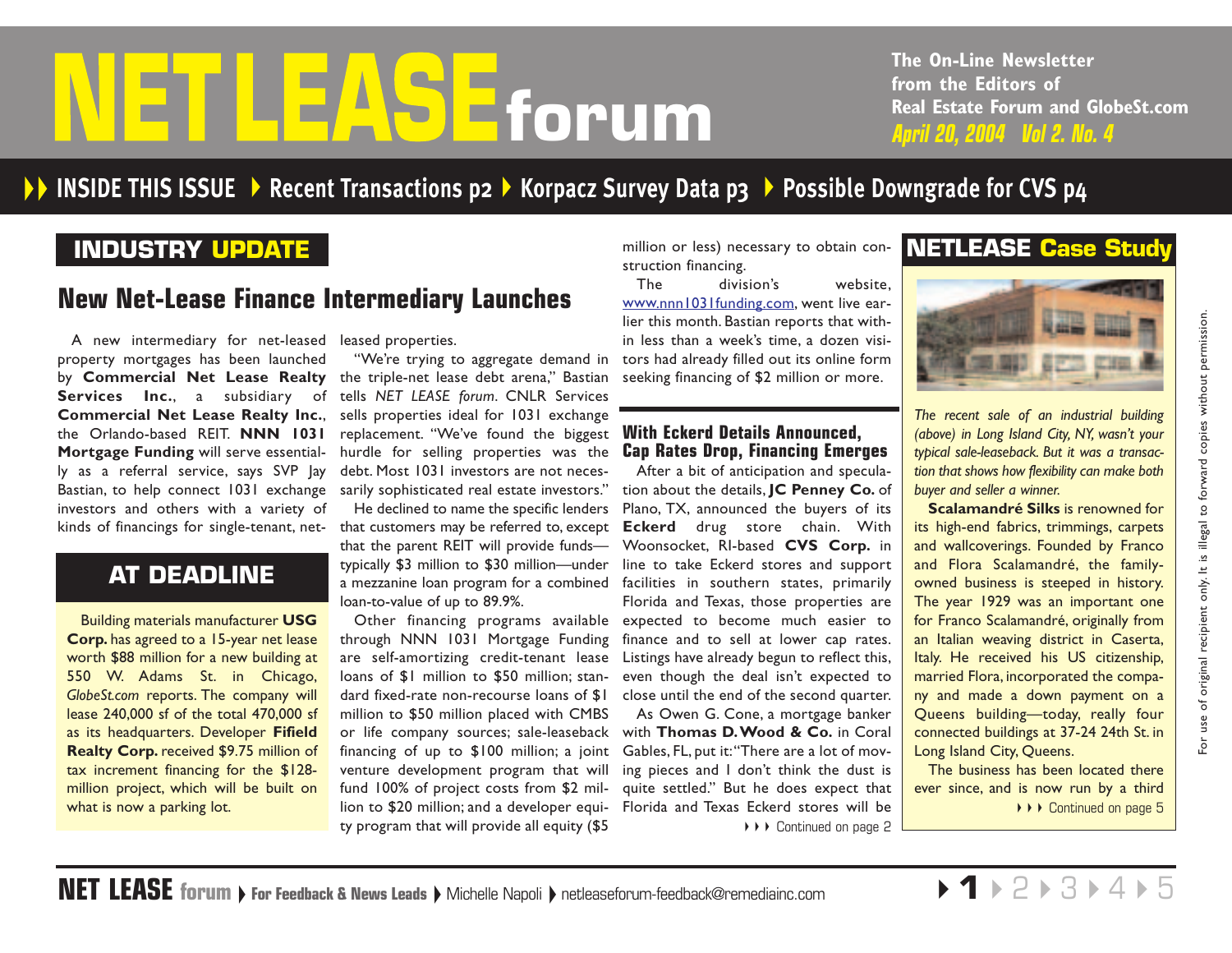# <span id="page-1-0"></span>**[INDUSTRY UPDATE](#page-0-0)** Continued from page 1

lower interest rates. Lenders have begun to look at those properties as if they were **Coutu Group Inc.**, <sup>a</sup> retailer based in already backed by the stronger CVS credit, he says, adding that while a few are taking applications under that assumption, most are still reluctant to commit funds until the deal is actually closed. (*See page 4 for more information about ratings actions concerning CVS Corp. and CMBS transactions backed by CVS lease payments.*)

Cap rates for those properties have already dropped as well; while just a few weeks ago one could find Eckerd stores listed at cap rates in the 8% range, they came operate as Eckerds. down virtually overnight and are now in the 7s, even 6.75%. "Cap rates have definitely come down," Cone observes. "I'm seeing them at 7% and even lower than that."

Assuming the deal closes as it was announced, CVS will pay \$2.15 million cash for 1,260 stores, three distribution centers in Dallas, Houston and Orlando and Eckerd Health Services, which includes its mail-order and pharmacy-benefits management businesses. The acquisition will put CVS firmly in the No. 1 drug store chain position, with more than 5,000 locations in 36 states. According to **Standard &** 77% over the same quarter in 2003. **Poor's Ratings Services**, "The company plans to convert the Eckerd stores to its 1031 Exchange Options helped clients own brand and store format over the next buy \$78 million of real estate in 63 trans-12 to 18 months,and to invest \$300,000 to actions. It expects to increase its full-year \$350,000 in each store up front." CVS's results over those of 2003, anticipating biggest rival, **Walgreen Co.,** moves to client investments in excess of \$750 mil-

easier to finance, and with higher LTVs and the No. 2 spot, with 4,336 units.

The other buyer in the deal is the **Jean** Longueuil, Quebec that in 1994 bought 221 Brooks drug stores and, in 1995, 30 stores under the Rite Aid banner. Coutu is paying nearly \$2.38 million for 1,539 Eckerd stores and support facilities in the Northeast and mid-Atlantic, as well as the Eckerd headquarters in Clearwater, FL.The acquisition pushes the company to the No. 4 spot among US pharmacy retailers, with 2,196 stores. According to the company, the stores it acquires will continue to

### **Busy First Quarter For 1031 Exchange Options**

The first quarter was a strong one for **1031 Exchange Options**, <sup>a</sup> real estate investment consultancy active in placing investors in tenant-in-common deals. According to the company, which just moved to new and bigger offices in Walnut Creek, CA, to accommodate a staff that has tripled in eight months' time, its first-quarter production grew by

During the first quarter of this year, ◆ ▶ ▶ [Continued on page 3](#page-2-0)

# **RECENT TRANSACTIONS**

**Express Scripts Inc.** sold its 233,000-sf office building in East Hanover, NJ and leased back 44,000 sf. The company was represented by **NAI James E. Hanson**; **Preferred Real Estate Investments Inc.** was the buyer.

 $\blacktriangleright$  Five restaurant properties in California and Missouri were purchased by **CRIC Capital LLC** and leased back to **El Torito Restaurants Inc.** and **Acapulco Restaurants Inc.** The companies, which operate Acapulco, El Torito and Casa Gallardo eateries, are subsidiaries of **Real Mex Restaurants Inc.**

**American Financial Realty Trust** purchased six branch properties in Florida and Georgia under its formulated price contract with **Wachovia Bank NA**. A total of \$4.84 million was paid for the properties, five of which are vacant, the sixth occupied by **BB&T Corp.** AFRT is in contract to sell one vacant property; the others are being marketed for lease.

A 35,300-sf auto dealership in Knoxville, TN was purchased by **One Liberty Properties Inc.** for \$11.4 million. The property is net-leased to CarMax Auto Superstores Inc., a subsidiary of **CarMax Inc.,** which is an obligor under the lease.

**Nationwide Health Properties Inc.** completed the first stage of a saleleaseback of health-care facilities with **Emeritus Corp.** The closing involved 17 properties for \$136 million. Emeritus will operate the facilities under a triple-net master lease.

A 6,050-sf retail property in Buford, GA was leased by **Something Unique Enterprises LLC** under a 10-year triple net with an aggregate value of almost \$1.8 million. **Sperry Van Ness** represented owner **Southfund Partners**.

Three megaplex theaters, in Phoenix, Mesa, AZ and Hamilton, NJ, were the subject of a sale-leaseback. **Entertainment Properties Trust** paid \$64.2 million for the properties, while seller **American Multi-Cinema Inc.**, subsidiary of **AMC Entertainment Inc.,** continues to operate them under long-term net leases.

**LA-Z-BOY Furniture Galleries** triple-net-leased a 16,119-sf freestanding building in Mission Viejo, CA. **Lee & Associates** represented the tenant, which signed a 15-year lease with an aggregate value of \$3.39 million; **Resource Commercial Real Estate** sat in for landlord **Adobe/Avery Parkway LLC**.

 $\triangleright$ 1 $\triangleright$ **2** $\triangleright$ [3](#page-2-0) $\triangleright$ [4](#page-3-0) $\triangleright$ [5](#page-4-0)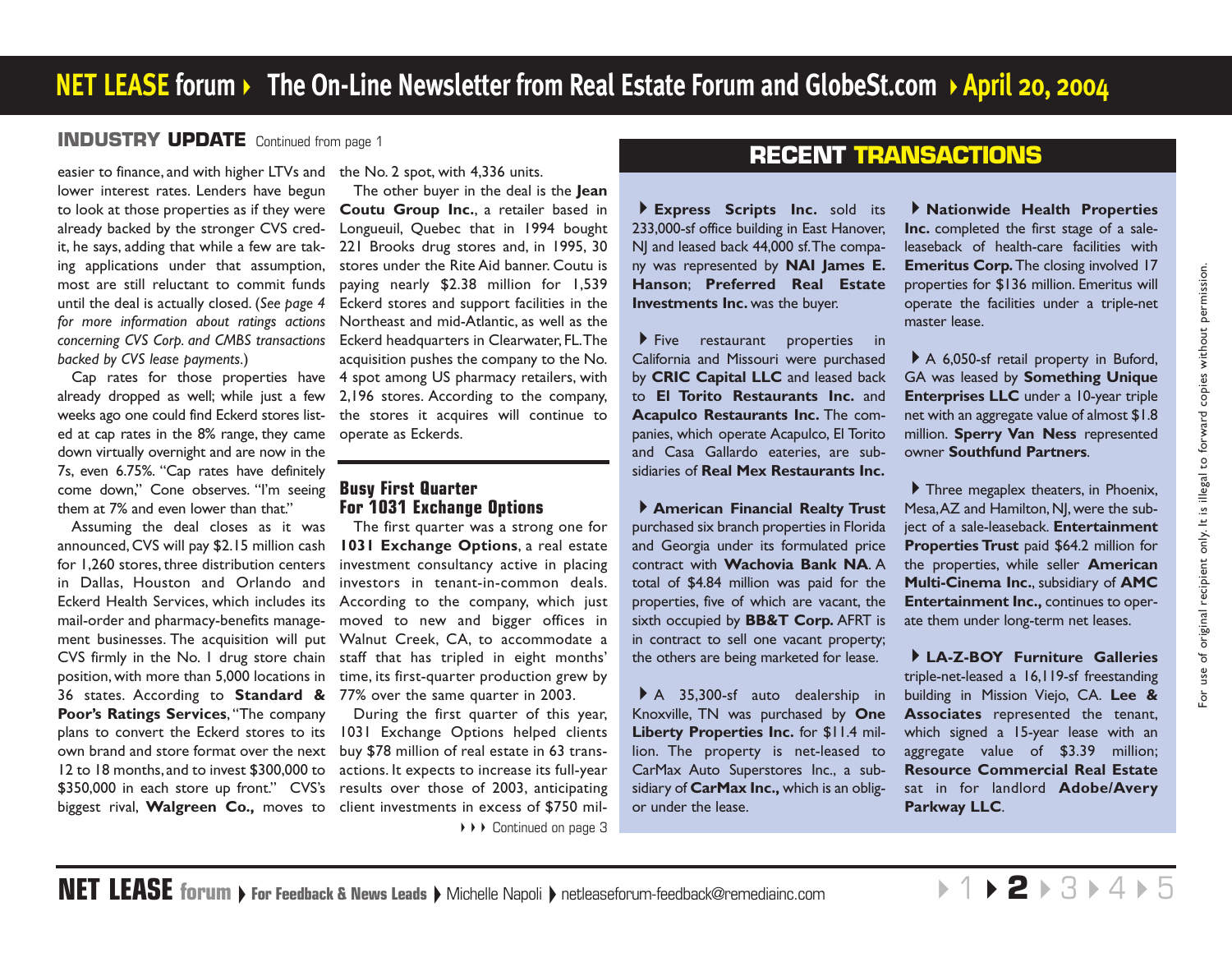# <span id="page-2-0"></span>**[INDUSTRY UPDATE](#page-1-0)** Continued from page 2

lion. Last year, the company placed clients in more than \$300 million of tenant-incommon properties, including the Puente Hills Mall deal, the largest TIC acquisition ever recorded.

growth in production over the company's first quarter last year, we saw a 54% transactional growth rate," founder and president Cary Losson said in a statement. "The average size of our transactions continues to increase, and we are first to seek an exchange listing. on track for a very productive year."

# **Non-Traded Inland REIT Sets Date for NYSE Listing**

"In addition to our significant business **Estate Corp.**'s listing application. The The New York Stock Exchange's listing and compliance committee has green-lighted Oak Brook-IL-based **Inland Real** REIT expects to begin trading on the Big Board on June 9. Formed in 1994, it is the first of three publicly registered, non-traded REITs launched under the **Inland Real Estate Group of Cos.** umbrella and the filing with the Securities and Exchange higher price than the price offered by

year, it held total assets of \$1.28 billion, including 29 single-tenant retail properties totaling 1.3 million leaseable sf, plus 23 community shopping centers totaling 4.7 million sf and 85 neighborhood retail centers totaling 5.6 million sf. Its properties are concentrated primarily in the Midwest. urge you to not tender your shares." According to information contained in a Commission, Inland Real Estate Corp. share-

As of March 11, the REIT had 18,032 holders may have received another mini-ten common stockholders. At the end of last der offer from **Madison Liquidity Investors**, an Overland Park, KS-based company that buys illiquid financial assets. In a letter to shareholders this month, Robert D. Parks, chairman, president and CEO of the Inland REIT, said his company believes the \$10 per share offer "is inadequate and [we]

> "We believe that our shares will trade at a Madison," the letter also states.

# **EXECUTIVE MOVES**

**Brian H. Scott** has joined **CB Richard Ellis**' global corporate services group as a senior managing director. An 18-year real estate industry veteran with a specialty

in corporate finance, Scott will focus on structuring and executing sale-leasebacks for corporate clients through its newly formed sale-leaseback group. He was most recently a managing director with **Silvermine Finance LLC** and also served in **Jones Lang LaSalle**'s capital markets group.

# **NATIONAL NET-LEASE MARKET RATE TRENDS 4Q03**

Average marketing time for net-leased properties continued to get shorter for yet another quarter, according to results from the fourth quarter 2003 Korpacz Real Estate Investor Survey®.



 $+1$   $+2$  $+2$   $+$  3  $+4$  $+4$   $+5$  $+5$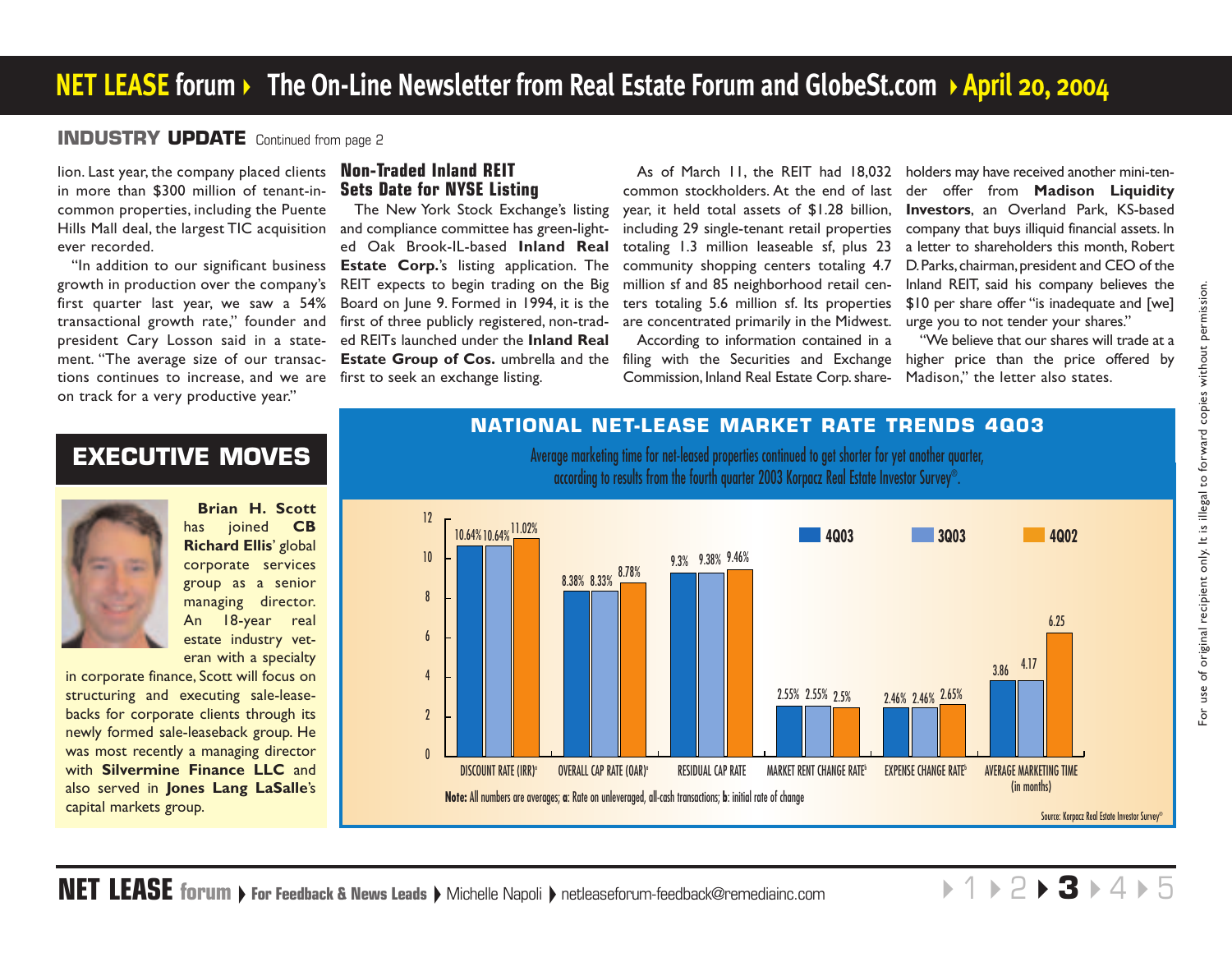# <span id="page-3-0"></span>**RATINGS UPDATE**

affirmed at A by **Fitch Ratings**; the outlook is negative. "The affirmation reflects CVS's competitive position in the South, Kohl's productive store format and solid financial profile weighed against an aggressive expansion program and risks inherent file," says S&P. "Moreover, the transaction in entering new markets," says Fitch. "The negative outlook reflects Kohl's weaker sales trends beginning in 2003, uncertainty as to the company's ability to return to its historically strong sales growth pace and heightened competitive pressures."

**CVS Corp.** was put on review for a CVS's adjusted leverage." possible downgrade by both **Standard &** announcement that it will buy part of the implications. "The transactions are collat- asset management businesses."

proposed transaction would strengthen the additional debt to fund the acquisition would weaken the company's financial proincreases the company's business risk, as the Eckerd stores have underperformed the industry for a number of years." Moody's, meanwhile, notes that while "the acquisition of these Eckerd assets is a sound strategic move … the debt financing for the acquisition will significantly increase

**Poor's Ratings Services** and **Moody's** of securities from five separate CMBS **Investors Service**, following the transactions on CreditWatch with negative S&P and Moody's also placed the ratings

**Kohl's Corp**.'s senior notes were **Eckerd** drug store business."Although the eralized by credit-tenant leases loans secured by properties leased to CVS Corp.," S&P notes. "CVS guarantees the underlying lease payments."

> The ratings of **FleetBoston Financial Corp.** were raised and removed from CreditWatch by S&P, following the bank's acquisition by **Bank of America Corp.** "Fleet will benefit from the substantial finan cial and managerial resources available from BofA," which has an A+ rating and a positive outlook, says S&P. "The ratings of BofA are based on its premier consumer and com mercial banking franchise that extends from coast to coast, complemented by corporate and investment banking, credit cards and

### s. TI EASE. **The On-Line Newsletter from the Editors**

**of Real Estate Forum and GlobeSt.com**

### **NETLEASE forum Vol. 2 No. 4 April 20, 2004**

**President & CEO:** Jonathan A. Schein **Group Managing Director:** Michael G. Desiato

**REAL ESTATE MEDIA ONLINE NEWLETTER DIVISION Vice President:** Anthony Karwoski **Editorial Director:** Jackie Day **Editor:** Michelle Napoli **Creative Director:** Scott Thompson

**For Subscriber Customer Service:**  Contact Ann Burde at 917.464.0384 [or burde@remediainc.com](mailto:burde@remediainc.com)

**Subscriptions:** \$395 per year (24 issues) [Subscribe online at www.remnewsletters.com/](http://new.remnewsletters.com/globenews_netlease.html) netleaseforum or contact Austin Malcomb at 212-929-6900 ext. 253.

**For Advertisement Opportunities:** Contact Anthony Karwoski at 212.645.3825 or [akarwoski@remediainc.com](mailto:akarwoski@remediainc.com)

### **For Reprints:**

For quantities of 500 or more, please contact our Reprint Division, via email a[t reprints@remediainc.com](mailto:reprints@remediainc.com)

**Real Estate Media Online Newsletters:** NET LEASE forum; MULTI HOUSING forum; GlobeSt. WEEK; INTERNATIONAL forum; CMBS forum

### **Other Real Estate Media Products:**

Real Estate Forum, GlobeSt.com, Real Estate Mid-America, Real Estate New Jersey, Real Estate New York, Real Estate Southern California, RealShare Conference Series, Forum PLUS Leadership Guides

### **Executive Office**

520 8th Ave.,Floor 17, New York, NY 10018 T: 212.929.6900 • F: 212.929.7124

© Copyright 2003 Real Estate Media Inc



# Exchange a little time for a lot of wisdom.

Absorb hard-won 1031 knowledge from publisher Steve Forbes, attorneys, accountants and other experts.

The Like-Kind Exchange Seminar, May 13-14, 2004. Atlanta

>Register now